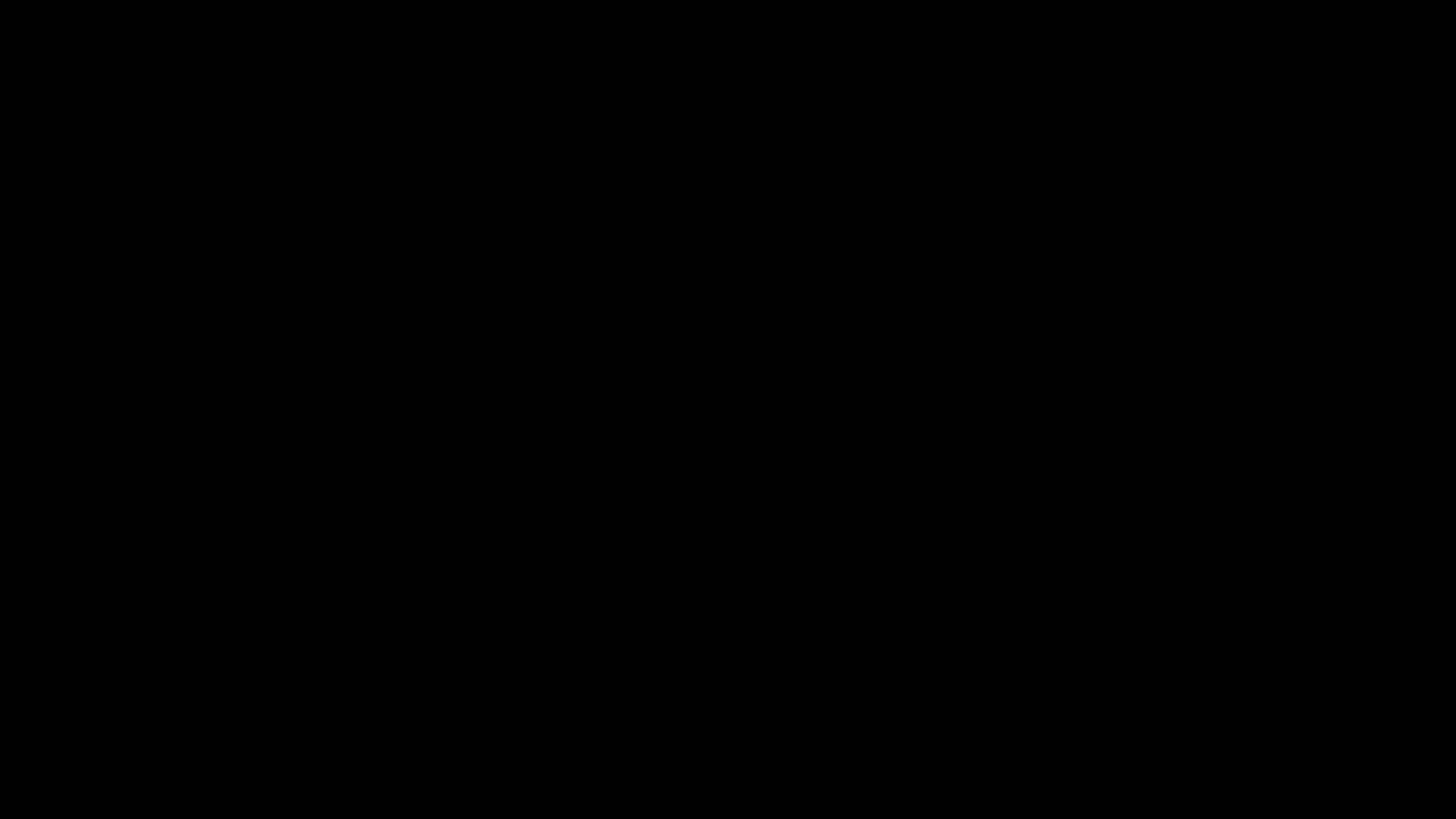When they were near the house of Micah, they recognized the voice of the young man, the Levite; and they turned aside there and said to him, "Who brought you here? And what are you doing in this place? And what do you have here?"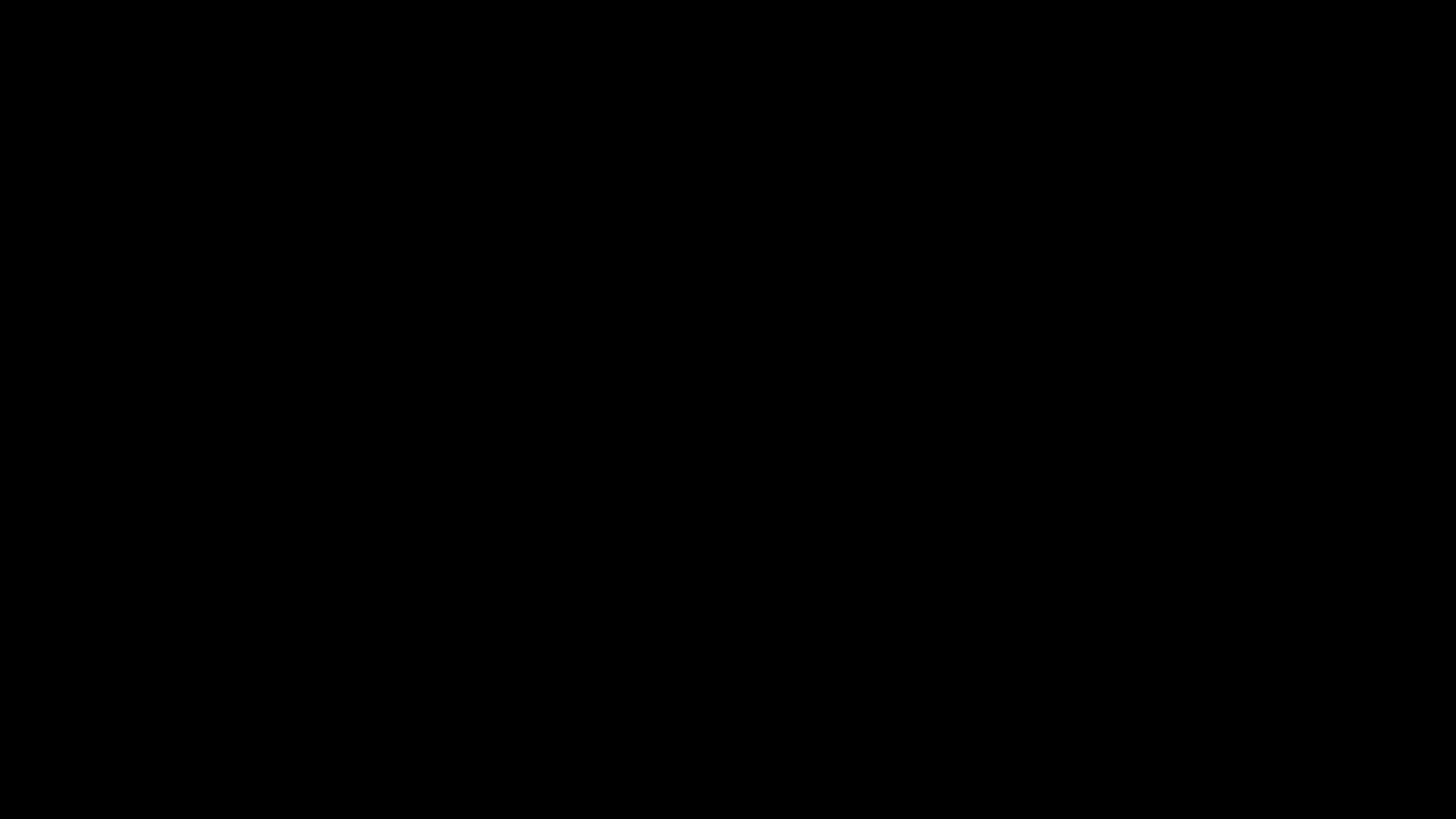They said to him, "Inquire of God, please, that we may know whether our way on which we are going will be prosperous." The priest said to them, "Go in peace; your way in which you are going has the LORD'S approval."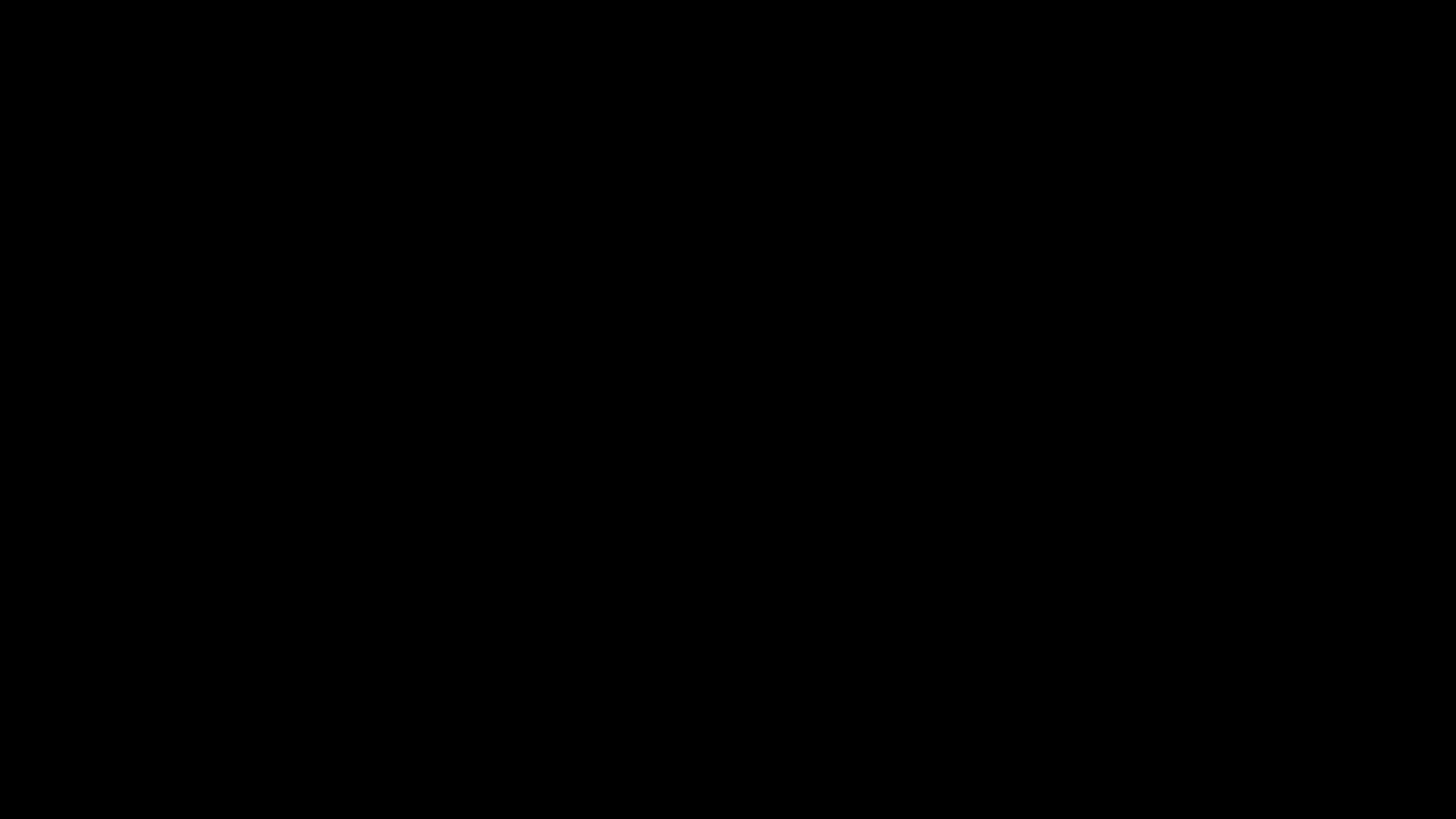They said, "Arise, and let us go up against them; for we have seen the land, and behold, it is very good. And will you sit still? Do not delay to go, to enter, to possess the land. When you enter, you will come to a secure people with a spacious land; for God has given it into your hand, a place where there is no lack of anything that is on the earth."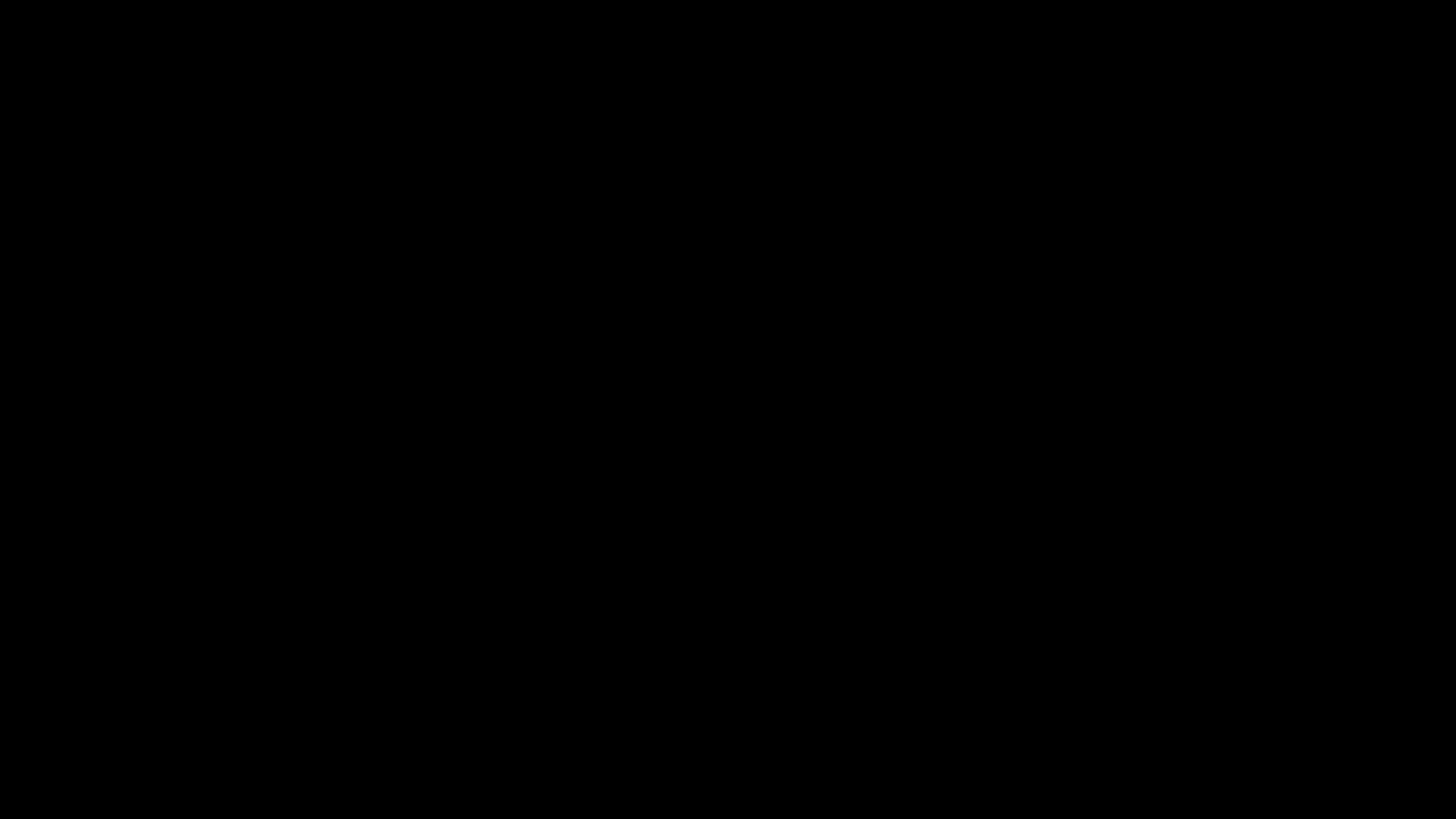Then the five men who went to spy out the country of Laish said to their kinsmen, "Do you know that there are in these houses an ephod and household idols and a graven image and a molten image? Now therefore, consider what you should do."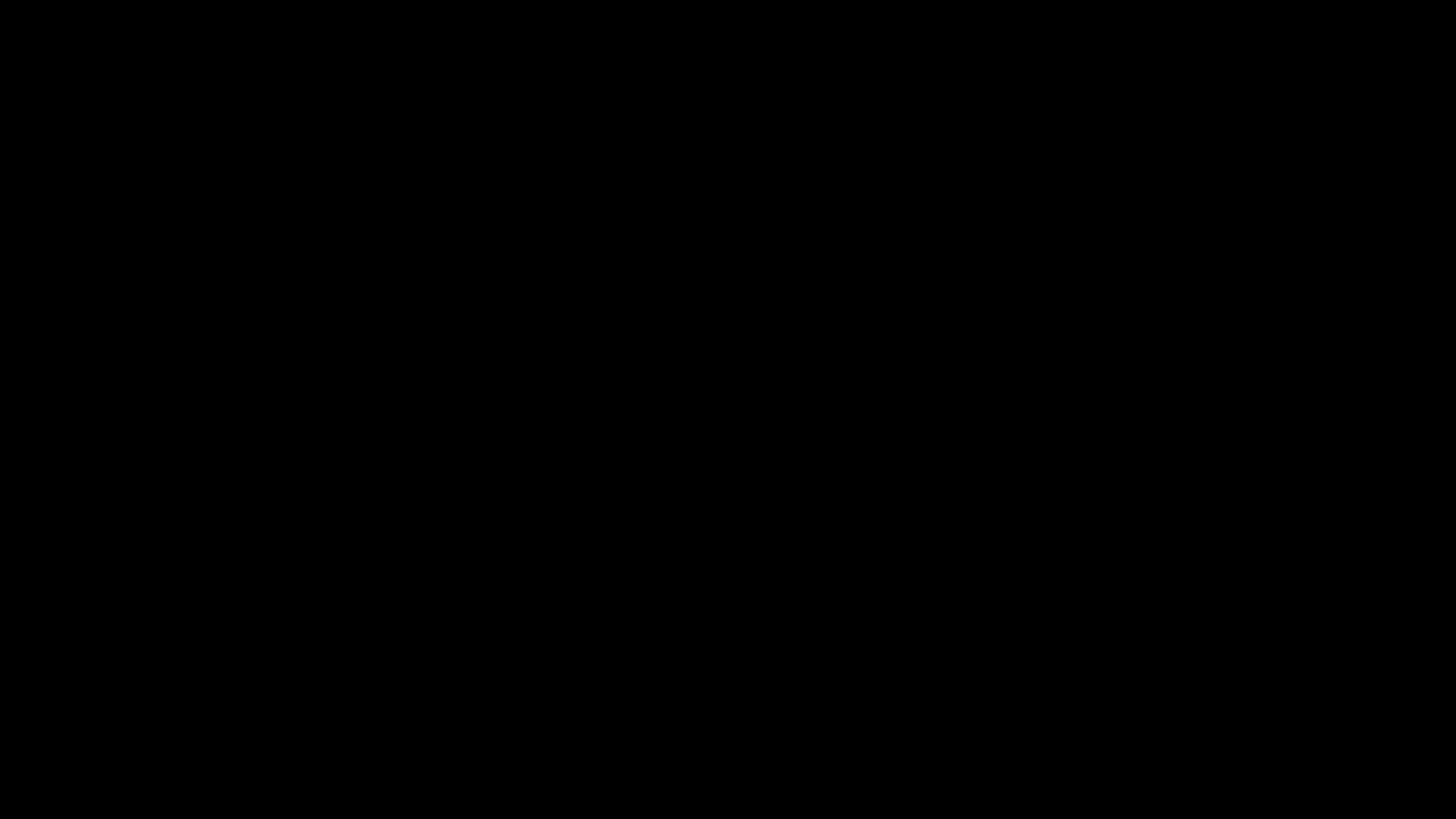When these went into Micah's house and took the graven image, the ephod and household idols and the molten image, the priest said to them, "What are you doing?"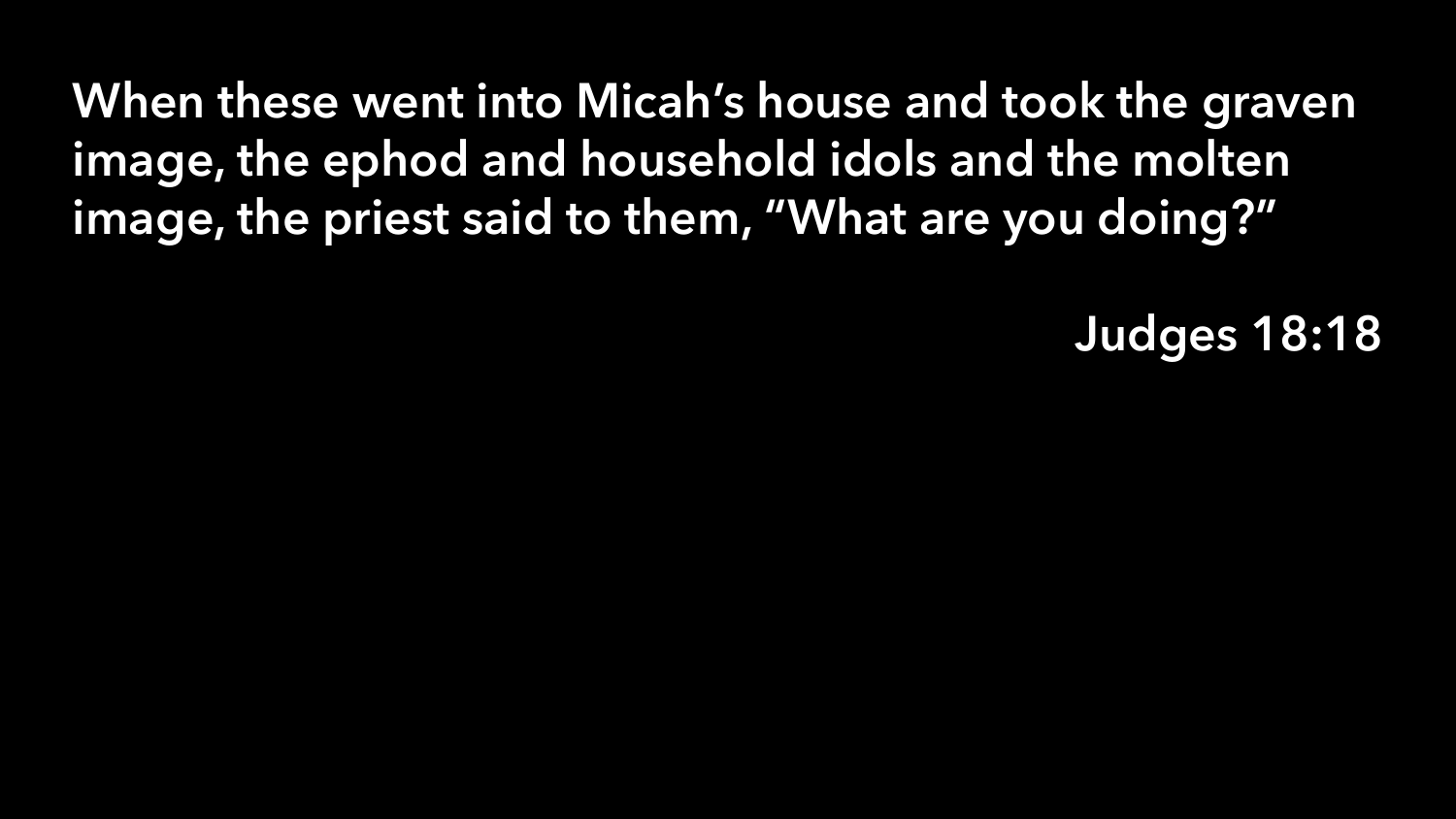They said to him, "Be silent, put your hand over your mouth and come with us, and be to us a father and a priest. Is it better for you to be a priest to the house of one man, or to be priest to a tribe and a family in Israel?"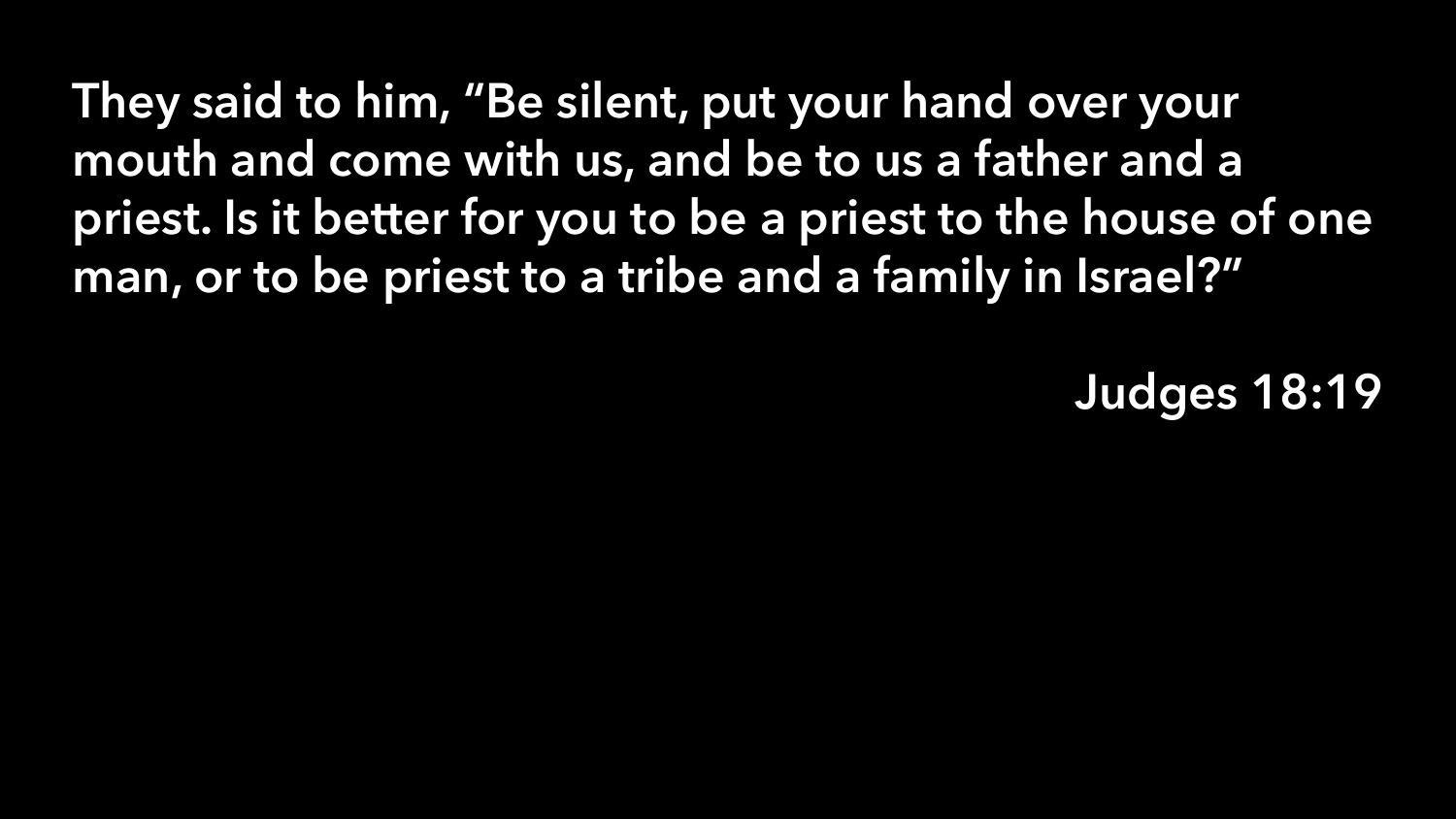The priest's heart was glad, and he took the ephod and household idols and the graven image and went among the people.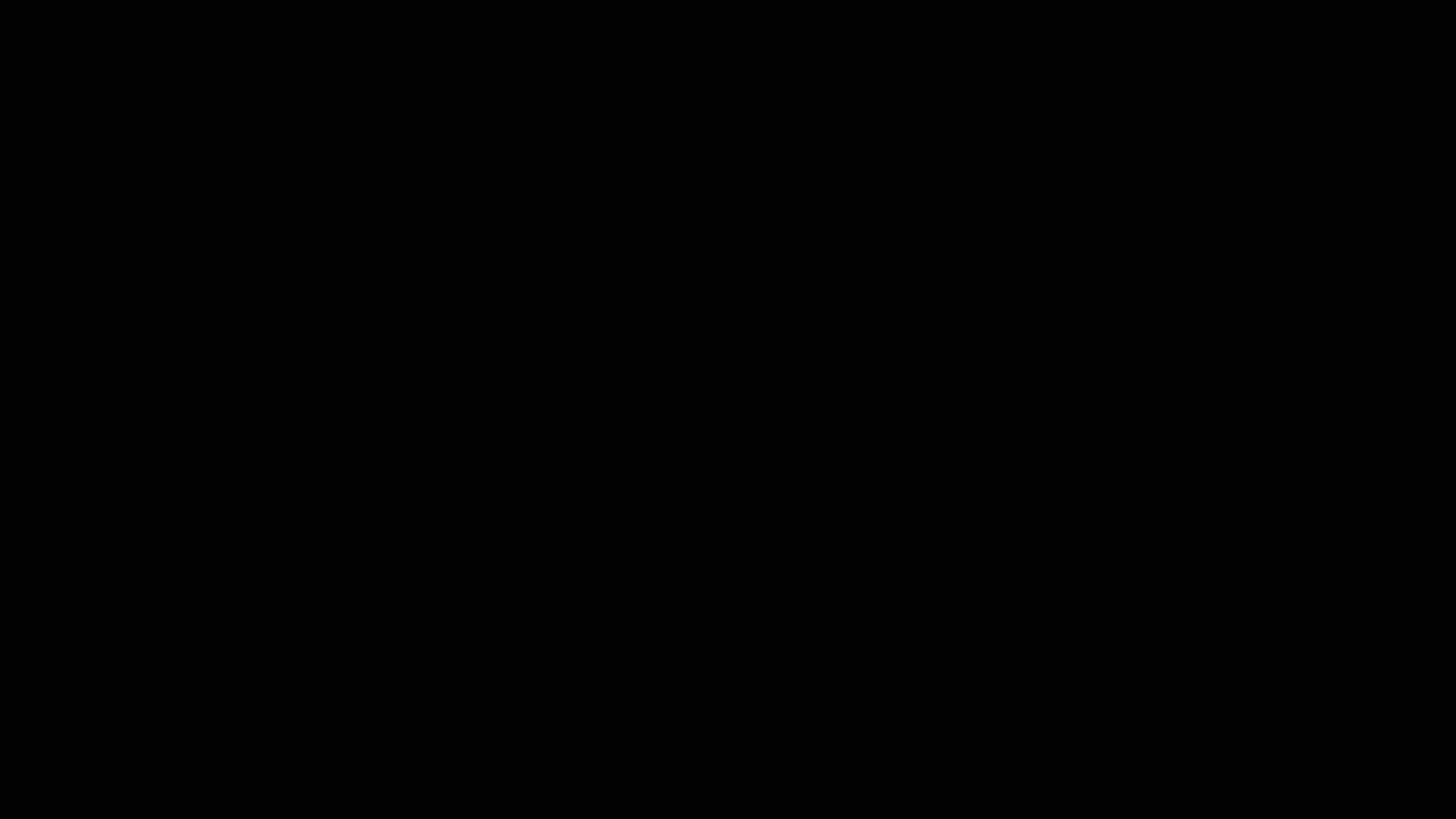The sons of Dan set up for themselves the graven image; and Jonathan, the son of Gershom, the son of Manasseh, he and his sons were priests to the tribe of the Danites until the day of the captivity of the land.